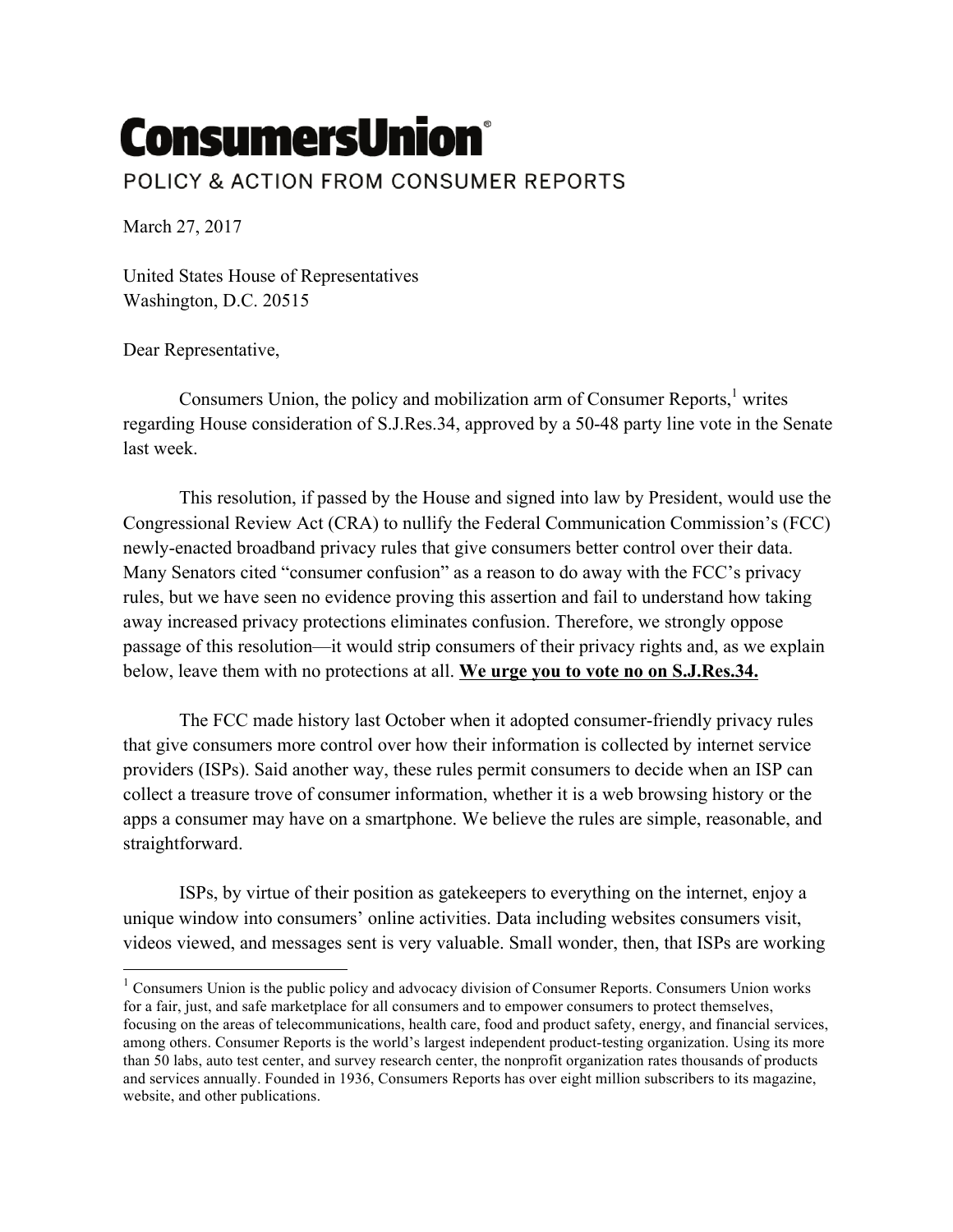so hard to have the FCC's new privacy rules thrown out through use of the Congressional Review Act. But we should make no mistake: abandoning the FCC's new privacy rules is about what benefits big cable companies and not about what is best for consumers.

 Many argue the FCC should have the same privacy rules as those of the Federal Trade Commission (FTC). FCC Chairman Ajit Pai went so far as to say "jurisdiction over broadband providers' privacy and data security practices should be returned to the FTC, the nation's expert agency with respect to these important subjects,"<sup>2</sup> even though the FTC currently possesses *no* jurisdiction over the vast majority of ISPs thanks to the common carrier exemption<sup>3</sup>—an exemption made stricter by the Ninth Circuit Court of Appeals in last year's *AT&T Mobility* case.<sup>4</sup> We have heard this flawed logic time and time again as one of the principal arguments for getting rid of the FCC's strong privacy rules. Unfortunately, this is such a poor solution that it amounts to no solution at all.

For the FTC to regain jurisdiction over the privacy practices of ISPs, the FCC would first have to scrap Title II reclassification—not an easy task which would be both timeconsuming and subject to judicial review, and jeopardize the legal grounding of the *2015 Open Internet Order*. Congress, in turn, would have to pass legislation to remove the common carrier exemption, thus granting the FTC jurisdiction over those ISPs who are common carriers. We are skeptical Congress would take such an action. Finally, the FTC does not enjoy the same robust rulemaking authority that the FCC does. As a result, consumers would have to wait for something bad to happen before the FTC would step in to remedy a violation of privacy rights. Any fondness for the FTC's approach to privacy is merely support for dramatically weaker privacy protections favored by most corporations.

There is no question that consumers favor the FCC's current broadband privacy rules. Consumers Union launched an online petition drive last month in support of the Commission's strong rules. To date, close to 50,000 consumers have signed the petition and the number is growing. Last week, more than 24,000 consumers contacted their Senators urging them to oppose the CRA resolution in the 24 hours leading up to the vote. Consumers care about privacy and want the strong privacy protections afforded to the them by the FCC. Any removal or watering down of those rules would represent the destruction of simple privacy protections for consumers.

 

<sup>2</sup> Statement, Office of Chairman Pai, *FCC Chairman & FTC Chairman on Protecting Americans' Online Privacy* (March 1, 2017), https://www.fcc.gov/document/fcc-chairman-ftc-chairman-protecting-americansonline-privacy<br><sup>3</sup> Section 5(a)(2) of the Federal Trade Commission Act authorizes the FTC to "prevent persons, partnerships, or

corporations, except…common carriers subject to the Acts to regulate commerce…from using unfair methods of competition in or affecting commerce and unfair or deceptive acts or practices in or affecting commerce." This subsection created the "common carrier exemption" which precludes the FTC from regulating common carriers. The legal definition of a common carrier includes most major telecommunications operators and ISPs.

<sup>4</sup> *Federal Trade Commission v. AT&T Mobility LLC,* \_\_\_F. Supp. 3d\_\_\_ No.15-16585 (9th Cir. 2016)